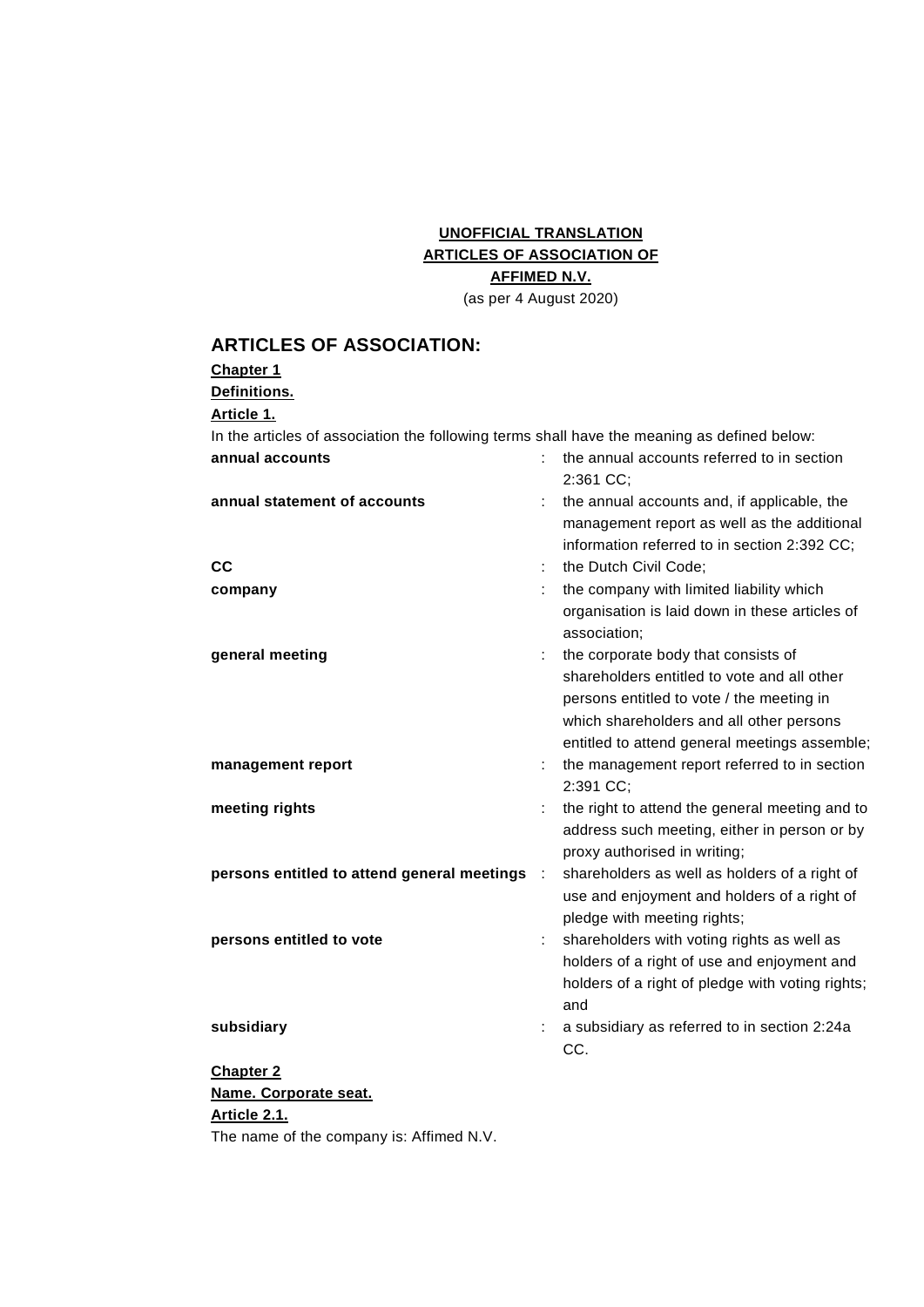Its corporate seat is in Amsterdam, the Netherlands, and it may establish branch offices elsewhere.

## **Objects.**

### **Article 2.2.**

The objects of the company are:

- a. the research, development, manufacture, and commercialization of products for the detection, prevention and treatment of human and non-human diseases and conditions and to provide services associated therewith;
- b. to incorporate, participate in, conduct the management of and take any other financial interest in other companies and enterprises;
- c. to render administrative, technical, financial, economic or managerial services to other companies, persons or enterprises;
- d. to acquire, dispose of manage and exploit real and personal property, including patents, marks, licenses, permits and other intellectual property rights;
- e. to borrow and/or lend moneys, act as surety or guarantor in any other manner, and bind itself jointly and severally or otherwise in addition to or on behalf of others,

the foregoing, whether or not in collaboration with third parties, and inclusive of the performance and promotion of all activities which directly and indirectly relate to those objects, all this in the broadest sense.

### **Chapter 3**

## **Share structure.**

## **Article 3.1.**

- 3.1.1. The authorised share capital of the company amounts to three million one hundred nineteen thousand and five hundred euro (EUR 3,119,500) and is divided into three hundred eleven million nine hundred and fifty thousand (311,950,000) shares, each with a nominal value of one eurocent (EUR 0.01).
- 3.1.2. The shares shall be in registered form and shall be consecutively numbered from 1 onwards.
- 3.1.3. No share certificates shall be issued.

## **Issue of shares.**

## **Article 3.2.**

- 3.2.1. Shares shall be issued pursuant to a resolution of the management board that has been approved by the supervisory board, provided that the management board has been authorised to do so by resolution of the general meeting for a specific period not exceeding five (5) years. The resolution of the general meeting granting the aforesaid authorisation must determine the number of the shares that may be issued. The authorisation may from time to time be extended for a period not exceeding five (5) years. Unless otherwise stipulated at its grant, the authorisation cannot be withdrawn.
- 3.2.2. If and insofar as the management board is not authorised to issue shares as referred to in article 3.2.1, the general meeting shall have the power to resolve to issue shares upon the proposal of the management board, which proposal also must be approved by the supervisory board.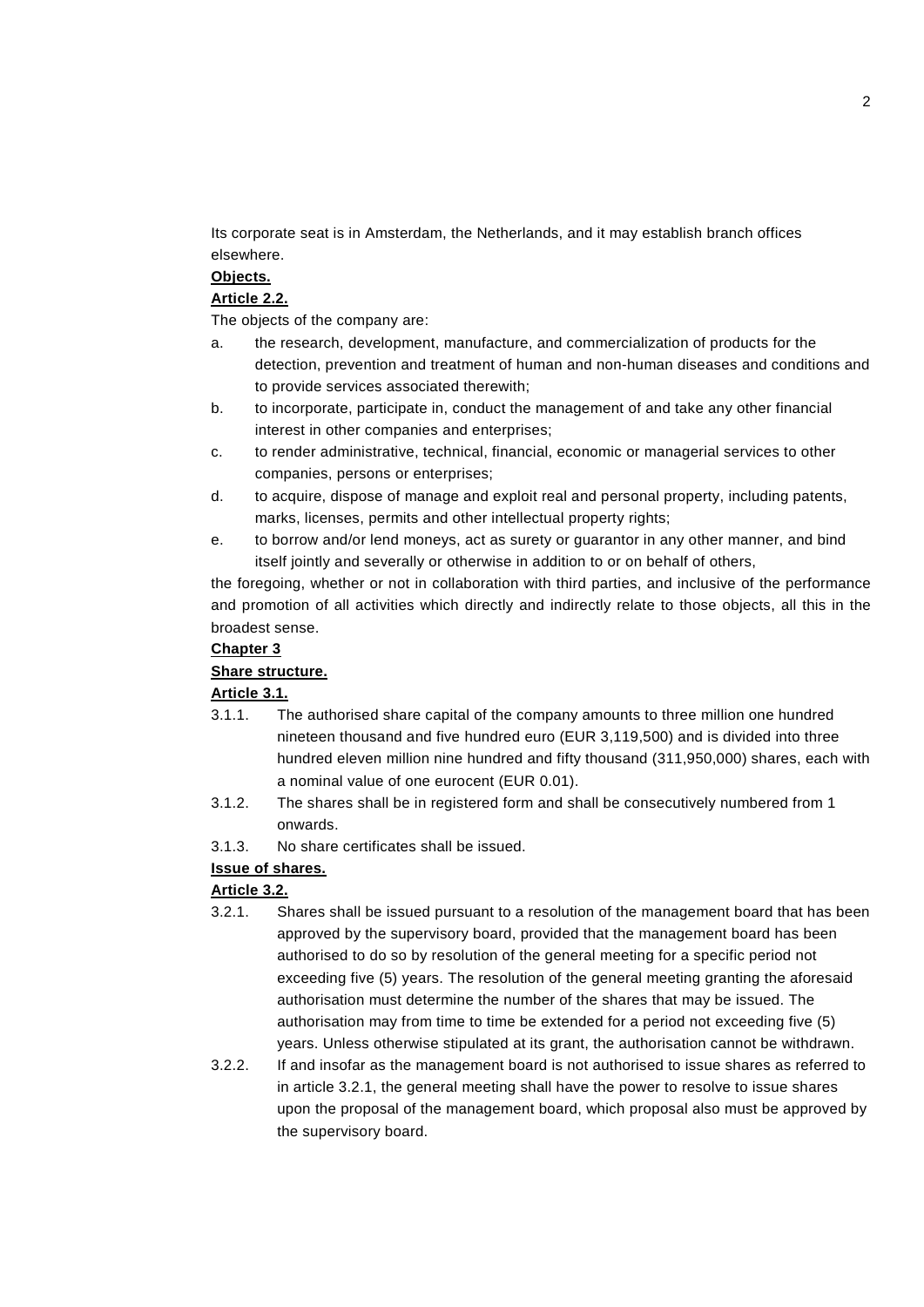- 3.2.3. Article 3.2.1 and 3.2.2 shall equally apply to a grant of rights to subscribe for shares, but shall not apply to an issue of shares to a person who exercises a previously acquired right to subscribe for shares.
- 3.2.4. Save for the provisions of section 2:80 CC, the issue-price may not be below nominal value of the shares.
- 3.2.5. Shares shall be issued in accordance with the provisions of sections 2:86c and 2:96 CC.

### **Payment for shares.**

#### **Article 3.3.**

- 3.3.1. Shares may only be issued against payment in full of the amount at which such shares are issued and with due observance of the provisions of sections 2:80a and 2:80b CC.
- 3.3.2. Payment on a share must be made in cash, unless an alternative contribution has been agreed. Payment other than in cash is made with due observance of the provisions of section 2:94b CC.
- 3.3.3. Payment on a share in cash may be made in a foreign currency if the company agrees to this and such payment is made with due observance of the provisions of section 2:80a subsection 3 CC.
- 3.3.4. The company may grant loans for the purpose of a subscription for or an acquisition of shares in its share capital subject to the applicable statutory provisions.
- 3.3.5. The management board may perform legal acts as referred to in section 2:94 CC without the prior approval of the general meeting.

### **Pre-emptive rights.**

## **Article 3.4.**

- 3.4.1. Upon the issue of shares, each shareholder shall have a pre-emptive right to acquire such newly issued shares in proportion to the aggregate amount of his shares, it being understood that this pre-emptive right shall not apply to:
	- a. the issuance of shares to employees of the company or employees of a group company; and
	- b. the issuance of shares against payment in kind.
- 3.4.2. Pre-emptive rights may be limited or excluded pursuant to a resolution of the management board that has been approved by the supervisory board, provided that the management board has been authorised to do so by resolution of the general meeting for a specific period not exceeding five (5) years. This authorisation of the management board by the general meeting for a specific period may from time to time be extended. Unless provided otherwise in the authorisation of the management board by the general meeting, the authorisation cannot be cancelled.

A resolution to designate the management board as referred to in this article 3.4.2 requires a two thirds (2/3) majority of the votes cast if less than half (1/2) the issued share capital is represented at a meeting.

If and insofar as the management board is not authorised to limit or exclude preemptive rights as referred to in this article 3.4.2, the general meeting shall have the power to resolve to limit or exclude pre-emptive rights upon the proposal of the management board, which proposal also must be approved by the supervisory board.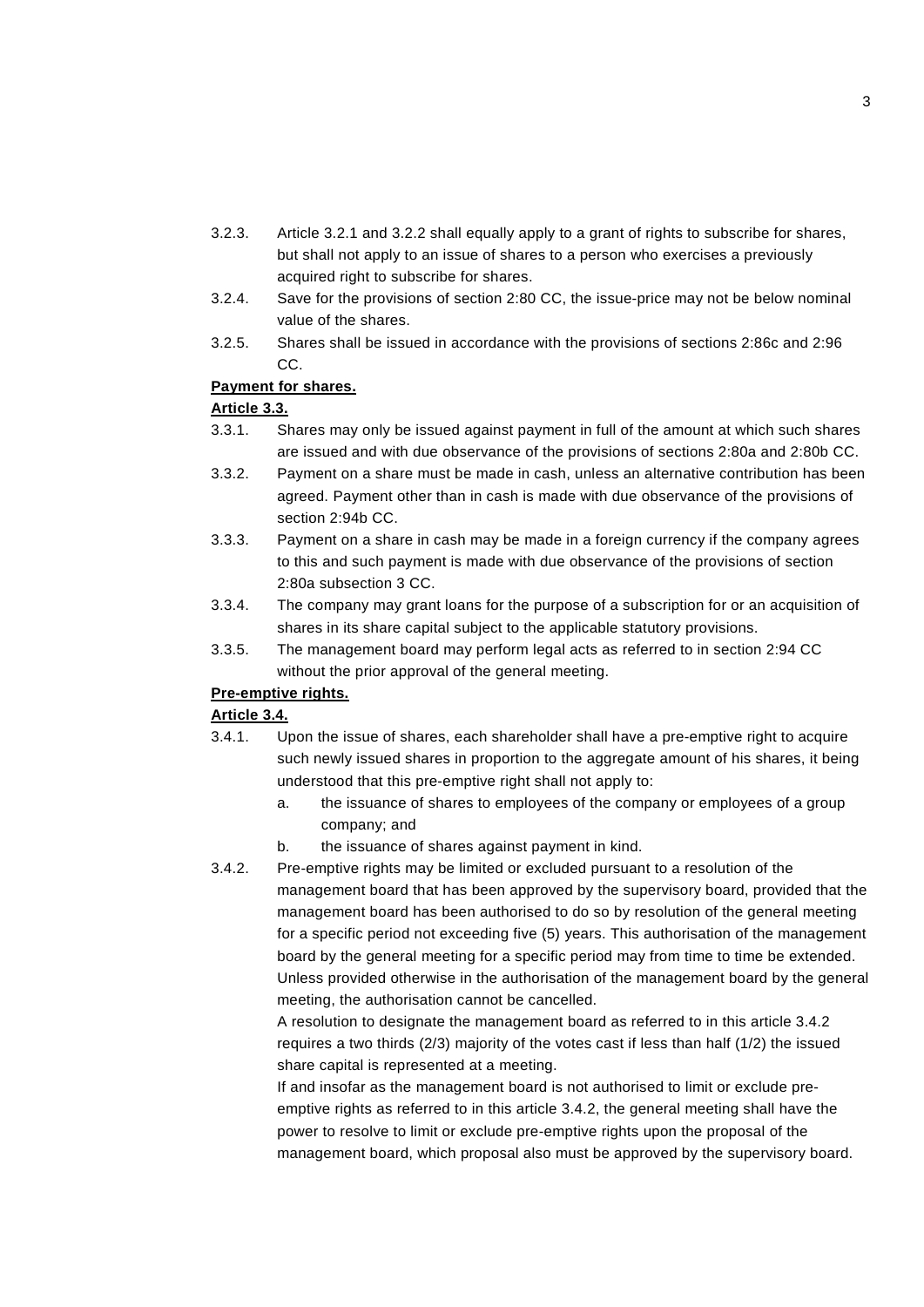- 3.4.3. Without prejudice to section 2:96a CC, the management board, or if the authorisation of the management board in accordance with article 3.2.1 has not been granted, the general meeting, shall when adopting a resolution to issue shares, determine the manner in which and the period within which such pre-emptive rights may be exercised.
- 3.4.4. The company shall announce the issue with pre-emptive rights and the period within which such rights can be exercised in such manner as shall be prescribed by applicable law and applicable stock exchange regulations, including but not limited to an announcement published by electronics means.
- 3.4.5. This article 3.4 shall equally apply to a grant of rights to subscribe for shares, but shall not apply to an issue of shares to a person who exercises a previously acquired right to subscribe for shares.

#### **Depositary receipts for shares.**

#### **Article 3.5.**

The company is not authorised to cooperate in the issue of depositary receipts for shares.

#### **Chapter 4**

#### **Acquisition of shares.**

### **Article 4.1.**

- 4.1.1. The acquisition of fully paid-up shares by the company can only take place if and to the extent the general meeting has authorised the management board for this purpose. Such authorisation shall only be valid for a specific period of not more than eighteen (18) months, but may from time to time be extended. The resolution of the management board to acquire fully paid-up shares is subject to approval of the supervisory board. An acquisition by the company of shares that have not been fully paid-up is null and void.
- 4.1.2. The authorisation of the general meeting as referred to in article 4.1.1 shall not be required if the company acquires fully paid-up shares for the purpose of transferring such shares, by virtue of an applicable employee stock purchase plan, to persons employed by the company or by a group company, provided such shares are quoted on the official list of any stock exchange.

## **Capital reduction.**

### **Article 4.2.**

- 4.2.1. The general meeting, upon proposal of the management board, which proposal has been approved by the supervisory board, may resolve to reduce the issued share capital by (i) reducing the nominal value of shares, or (ii) cancelling:
	- a. shares which the company holds in its own share capital, or
	- b. all issued shares of a specific class against repayment of the amount paid-up on those shares and, to the extent applicable, repayment of the share premium reserve, attached to the relevant class of shares; and against a simultaneous release from the obligation to pay any further calls on the shares to the extent that the shares had not been fully paid-up.
- 4.2.2. Partial repayment on shares pursuant to a resolution to reduce their nominal value may also be made exclusively on the shares of a specific class.

### **Chapter 5**

**Form of transfer of shares.**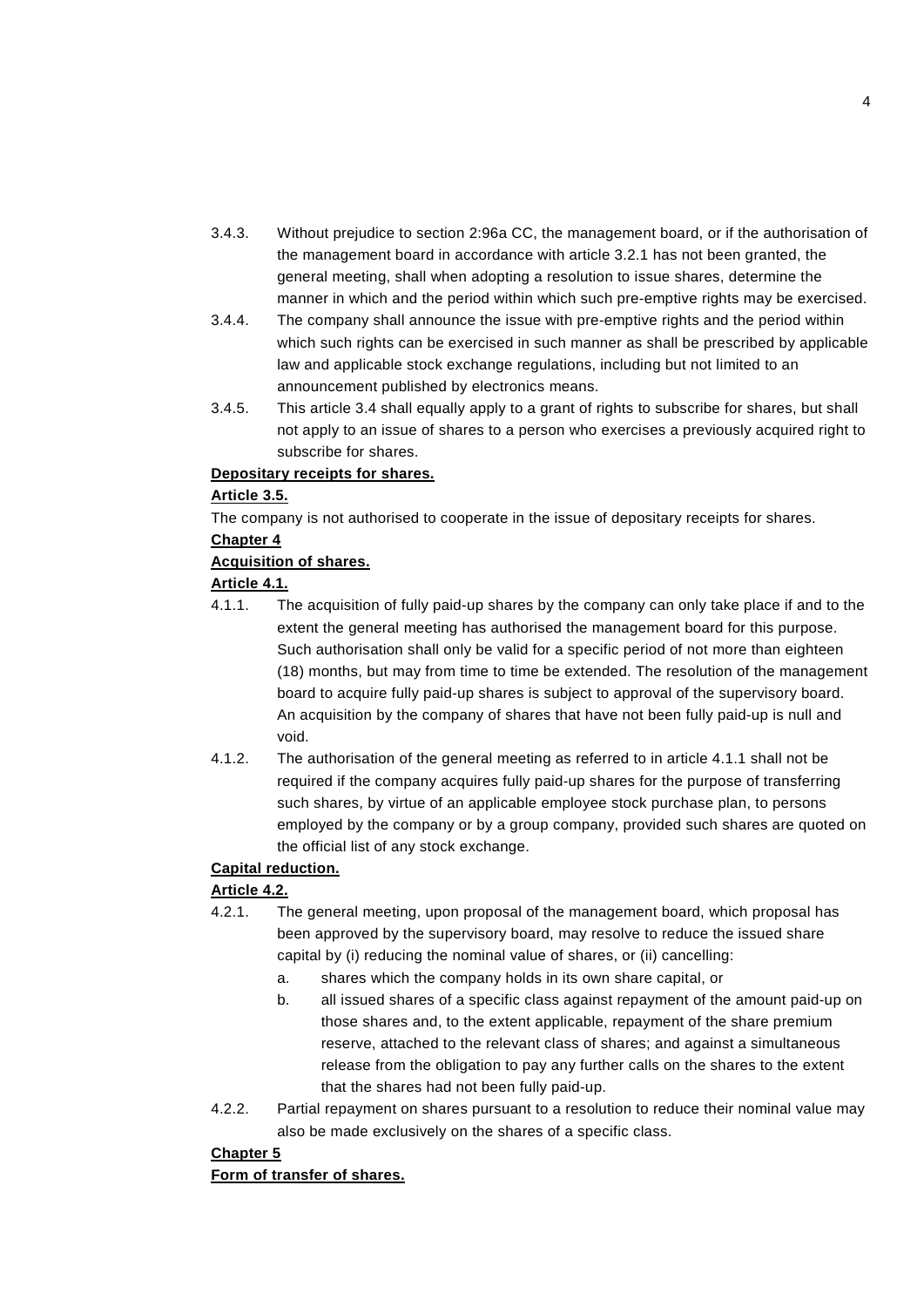## **Article 5.1.**

- 5.1.1. The transfer of a share shall require a deed executed for that purpose and, save in the event that the company itself is a party to the transaction, written acknowledgement by the company of the transfer. Service of notice of the transfer deed or of a certified notarial copy or extract thereof, upon the company shall be the equivalent of acknowledgement as stated in this paragraph.
- 5.1.2. Article 5.1.1 shall apply mutatis mutandis to the transfer of a limited right to a share, provided that a pledge may also be created without acknowledgement by or service of notice upon the company and that section 3:239 CC shall apply, in which case acknowledgement by or service of notice upon the company shall replace the announcement referred to section 3:239 subsection 3 CC.

## **Chapter 6**

## **Shareholders register.**

## **Article 6.1.**

6.1.1. The management board shall keep a share register on behalf of the company. The register shall be regularly updated.

Part of the register may be kept abroad in order to comply with applicable foreign statutory provisions or applicable stock exchange regulations.

- 6.1.2. Each shareholder's name, his address and such further information as required by law or considered appropriate by the management board, shall be recorded in the share register.
- 6.1.3. Upon his request a shareholder shall be provided with written evidence of the contents of the shareholders register with regard to the shares registered in his name free of charge. The statement so issued may be validly signed on behalf of the company by a person to be designated for that purpose by the management board.
- 6.1.4. The provisions of the articles 6.1.2 and article 6.1.3 shall equally apply to persons who hold a right of use and enjoyment or a right of pledge on one or more shares.

## **Joint holding.**

## **Article 6.2.**

If through any cause whatsoever one or more shares are jointly held by two or more persons, such persons may jointly exercise the rights arising from those shares, provided that these persons be represented for that purpose by one of them or by a third party authorised by them for that purpose by a written power of attorney.

The management board may, whether or not subject to certain conditions, grant an exemption from this article.

### **Right of pledge.**

## **Article 6.3.**

- 6.3.1. Shares may be encumbered with a right of pledge.
- 6.3.2. If a share is encumbered with a right of pledge, the voting right attached to that share shall vest in the shareholder, unless at the creation of the pledge the voting right has been granted to the pledgee.
- 6.3.3. Shareholders who as a result of the granting of a right of pledge do not have voting rights, have meeting rights. Holders of a right of pledge with voting rights have meeting rights. Holders of a right of pledge without voting rights do not have meeting rights.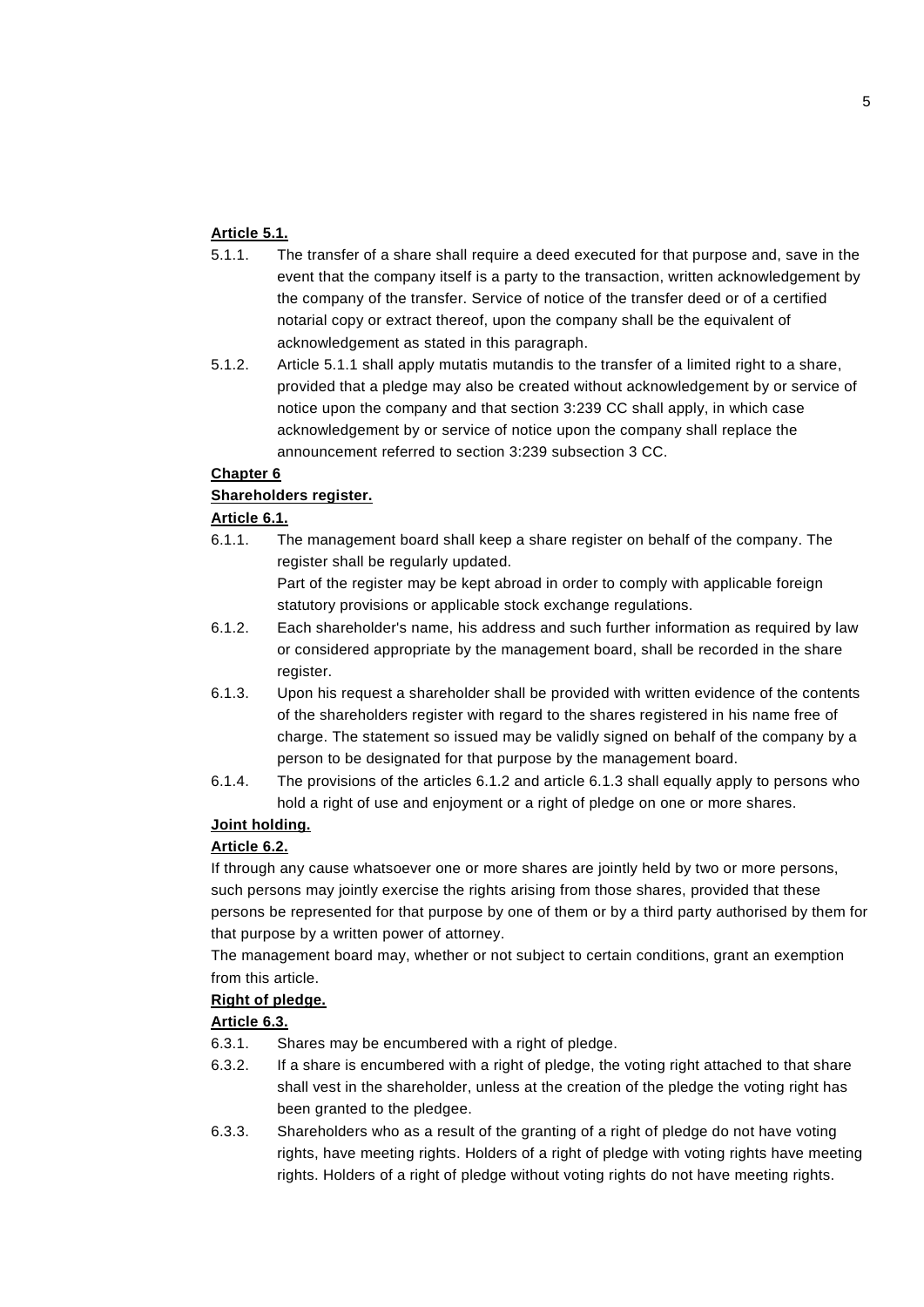### **Right of use and enjoyment (***vruchtgebruik***).**

## **Article 6.4.**

- 6.4.1. A right of use and enjoyment may be established on shares.
- 6.4.2. If a share is encumbered with a right of use and enjoyment, the voting right attached to that share shall vest in the shareholder, unless at the creation of the right of use and enjoyment the voting right has been granted to the holder of the right of use and enjoyment.
- 6.4.3. Shareholders who as a result of the granting of a right of use and enjoyment do not have voting rights, have meeting rights. Holders of a right of use and enjoyment that have no voting rights do not have meeting rights.

## **Chapter 7**

## **Management. Supervisory Board.**

## **Article 7.1.**

- 7.1.1. The company shall be managed by a management board under the supervision of a supervisory board.
- 7.1.2. Each managing director is obliged vis-à-vis the company to perform his duties in a proper manner. These duties include all managing duties that have not been allocated to one or more other managing directors by law or by the articles of association. In fulfilling their tasks, the managing directors must be guided by the interests of the company and its business. Each managing director is responsible for the company's general course of affairs.
- 7.1.3. The supervisory board carries out the supervision of the policies of the management board and of the general course of the company's affairs and its business enterprise. The supervisory board shall support the management board with advice. In fulfilling their duties the supervisory directors shall serve the interests of the company and its business enterprise. The management board shall in due time provide the supervisory board with the information it needs to carry out its duties.

## **Management board: appointment, suspension and dismissal.**

## **Article 7.2.**

- 7.2.1. Managing directors shall be appointed by the general meeting. The supervisory board shall determine the number of managing directors.
- 7.2.2. If a managing director is to be appointed, the supervisory board shall make a binding nomination.

The general meeting may at all times overrule the binding nomination by a resolution adopted by at least a two thirds (2/3) majority of the votes cast, representing more than one half (1/2) of the issued share capital. If the general meeting overrules the binding nomination, the supervisory board shall make a new nomination.

The nomination shall be included in the notice of the general meeting at which the appointment shall be considered.

7.2.3. If no nomination has been made for the appointment of a managing director, this shall be stated in the notice of the general meeting at which the appointment shall be considered and the general meeting shall be free to appoint a managing director at its discretion.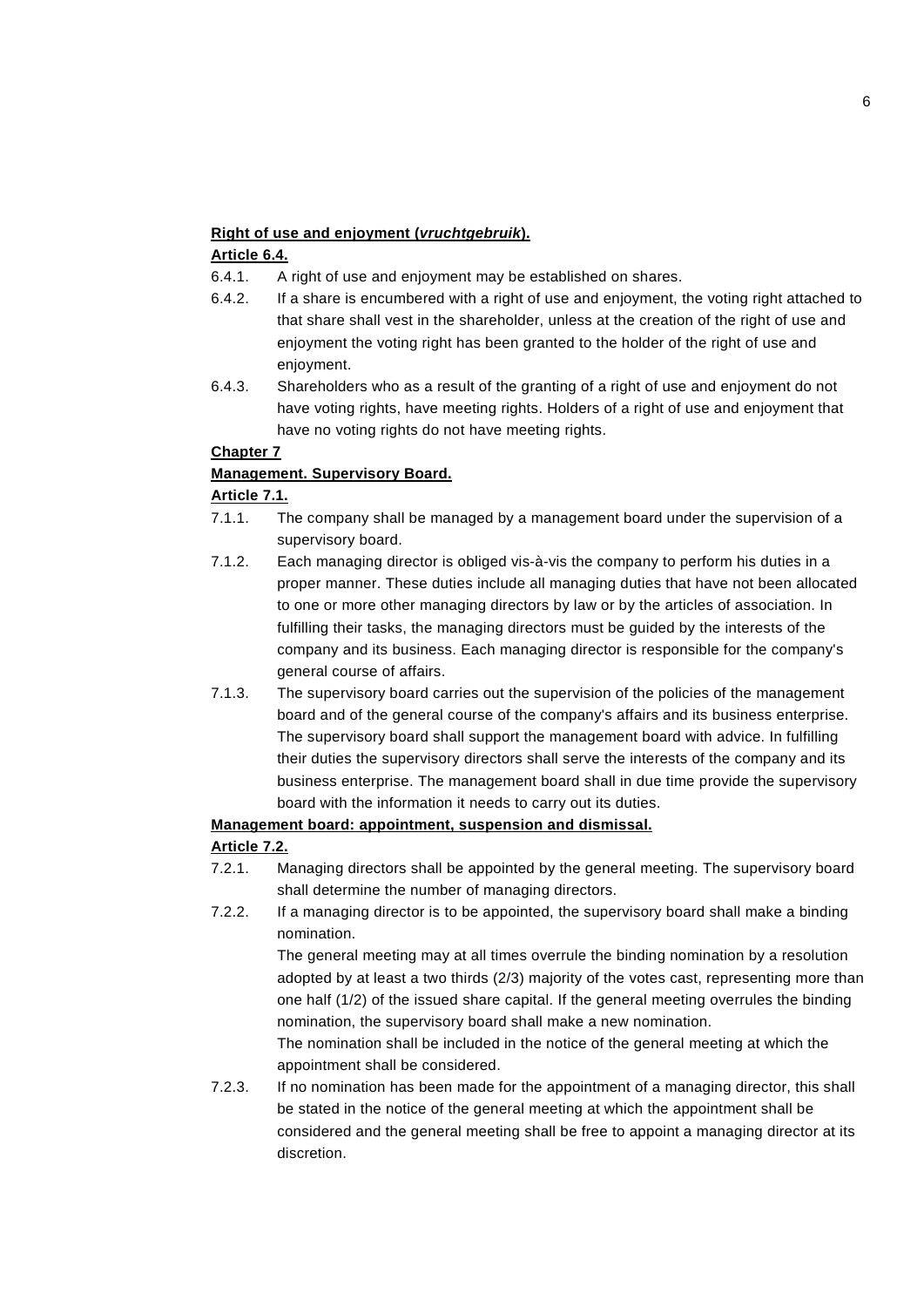A resolution to appoint a managing director that was not nominated by the supervisory board may only be adopted with a majority of two thirds (2/3) of the votes cast, representing more than one half (1/2) of the issued share capital.

7.2.4. The general meeting shall at all times be entitled to suspend or dismiss a managing director. A resolution to suspend or dismiss a managing director shall require a majority of at least two thirds (2/3) of the votes cast, representing more than one half (1/2) of the issued share capital, unless the proposal was made by the supervisory board in which case a simple majority of the votes cast is sufficient.

A second general meeting as referred to in section 2:120, subsection 3 CC may not be convened.

7.2.5. The supervisory board shall also at all times be entitled to suspend (but not to dismiss) a managing director. Within three (3) months after a suspension of a managing director has taken effect, a general meeting shall be held, in which meeting a resolution must be adopted to either terminate or extend the suspension for a maximum period of another three (3) months. The managing director shall be given the opportunity to account for his actions at that meeting.

> If neither such resolution is adopted nor the general meeting has resolved to dismiss the managing director, the suspension shall terminate after the period of suspension has expired.

7.2.6. In the event that one or more managing directors are prevented from acting, or in the case of a vacancy or vacancies for one or more managing directors, the remaining managing directors shall temporarily be in charge of the management, without prejudice to the right of the supervisory board to replace the managing director with a temporary managing director.

> In the event that all managing directors are prevented from acting or there are vacancies for all managing directors, the supervisory board shall temporarily be in charge of the management; the supervisory board shall be authorised to designate one or more temporary managing directors.

#### **Management board: remuneration.**

#### **Article 7.3.**

- 7.3.1. The company has a policy in respect of the remuneration of the management board. The policy is adopted by the general meeting upon the proposal of the supervisory board.
- 7.3.2. The remuneration of the management board shall be determined by the supervisory board with due observance of the remuneration policy adopted by the general meeting.
- 7.3.3. A proposal with respect to remuneration schemes in the form of shares or rights to acquire shares shall be submitted by the supervisory board to the general meeting for its approval.

#### **Management board: adoption of resolutions.**

#### **Article 7.4.**

7.4.1. If there is more than one (1) managing director, the supervisory board can appoint one of the managing directors as chairman of the management board, and grant such chairman the title of Chief Executive Officer (CEO).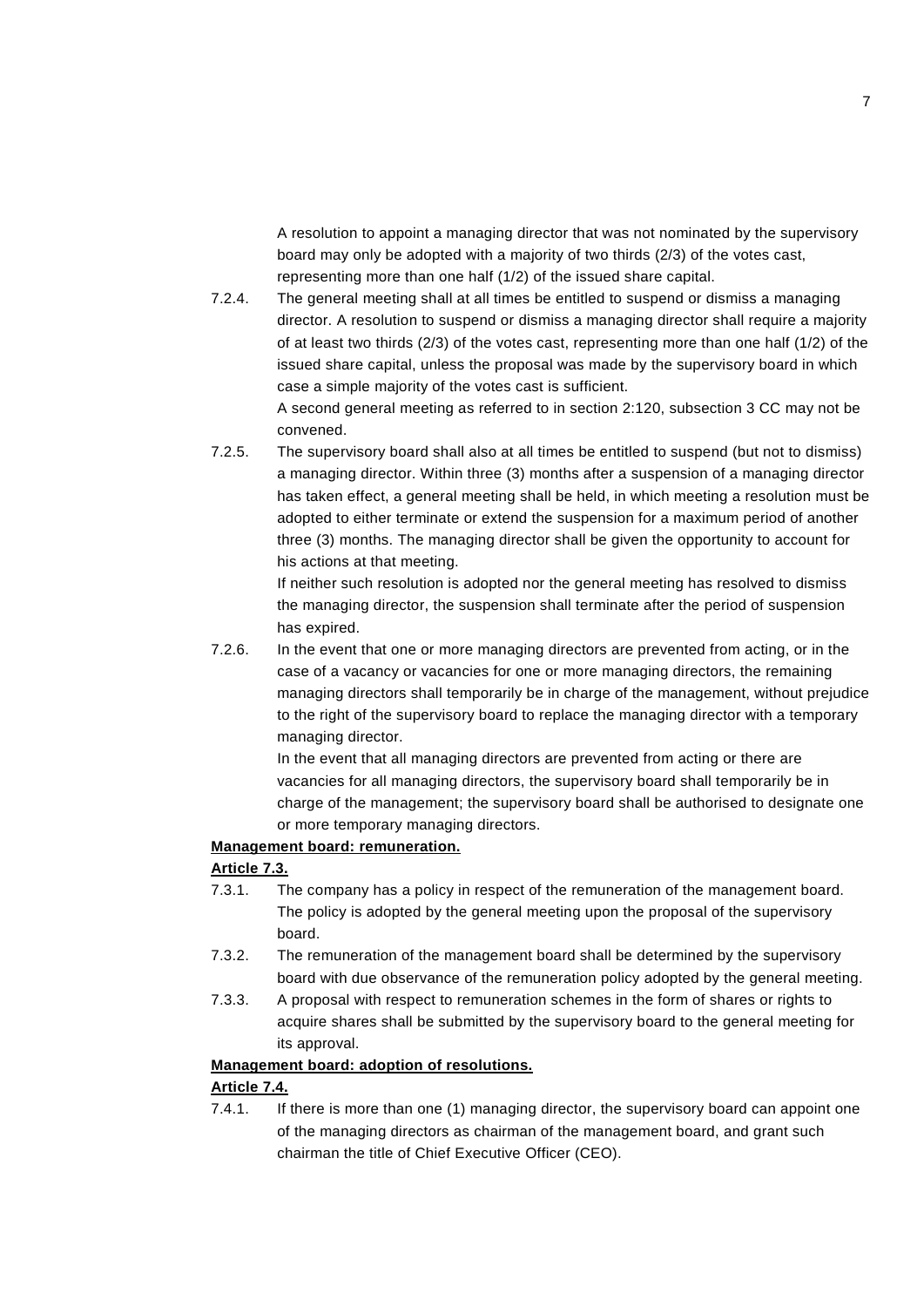- 7.4.2. The management board may adopt written rules governing its internal proceedings and providing for the division of their duties among themselves. The adoption and amendment of the rules governing the management board shall be subject to the approval of the supervisory board.
- 7.4.3. The management board shall meet whenever a managing director so requires. The management board shall adopt its resolutions by a simple majority of the votes cast, with at least the affirmative vote of the CEO, in a meeting in which the CEO is present or represented.

In a tie vote the CEO shall have a casting vote.

- 7.4.4. At a meeting of the management board, a managing director may only be represented by another managing director holding a written proxy.
- 7.4.5. If a managing director has a direct or indirect personal conflict of interest with the company, he shall not participate in the deliberations and the decision-making process of the management board. If as a result thereof no resolution of the management board can be adopted, the resolution may be adopted by the supervisory board.
- 7.4.6. The management board may also adopt resolutions without holding a meeting, provided such resolutions are adopted in writing or in a reproducible manner by electronic means of communication and all the managing directors entitled to vote have consented to adopting the resolution outside a meeting.

Articles 7.4.3 and 7.4.5 shall equally apply to adoption by the management board of resolutions without holding a meeting.

## **Representation.**

## **Article 7.5.**

- 7.5.1. The management board is authorised to represent the company. In the event that more than one (1) managing director is in office, the company may also be represented by two (2) managing directors acting jointly.
- 7.5.2. The management board may grant one or more persons, whether or not employed by the company, the power to represent the company (*procuratie*) or grant in a different manner the power to represent the company on a continuing basis.

## **Supervisory board: appointment, suspension and dismissal.**

## **Article 7.6.**

- 7.6.1. The company shall have a supervisory board consisting of at least three (3) supervisory directors. The supervisory board determines the number of supervisory directors with due observance of the provision in the previous sentence. If less than three supervisory directors are in office, the supervisory board shall take prompt measures to ensure the appointment of new supervisory directors.
- 7.6.2. The supervisory directors shall be appointed by the general meeting upon a binding nomination by the supervisory board.

The general meeting may at all times overrule the binding nomination by a two thirds (2/3) majority of the votes cast, representing more than one half (1/2) of the issued share capital. If the general meeting overrules the binding nomination, the supervisory board shall make a new nomination.

The nomination shall be included in the notice of the general meeting at which the appointment shall be considered.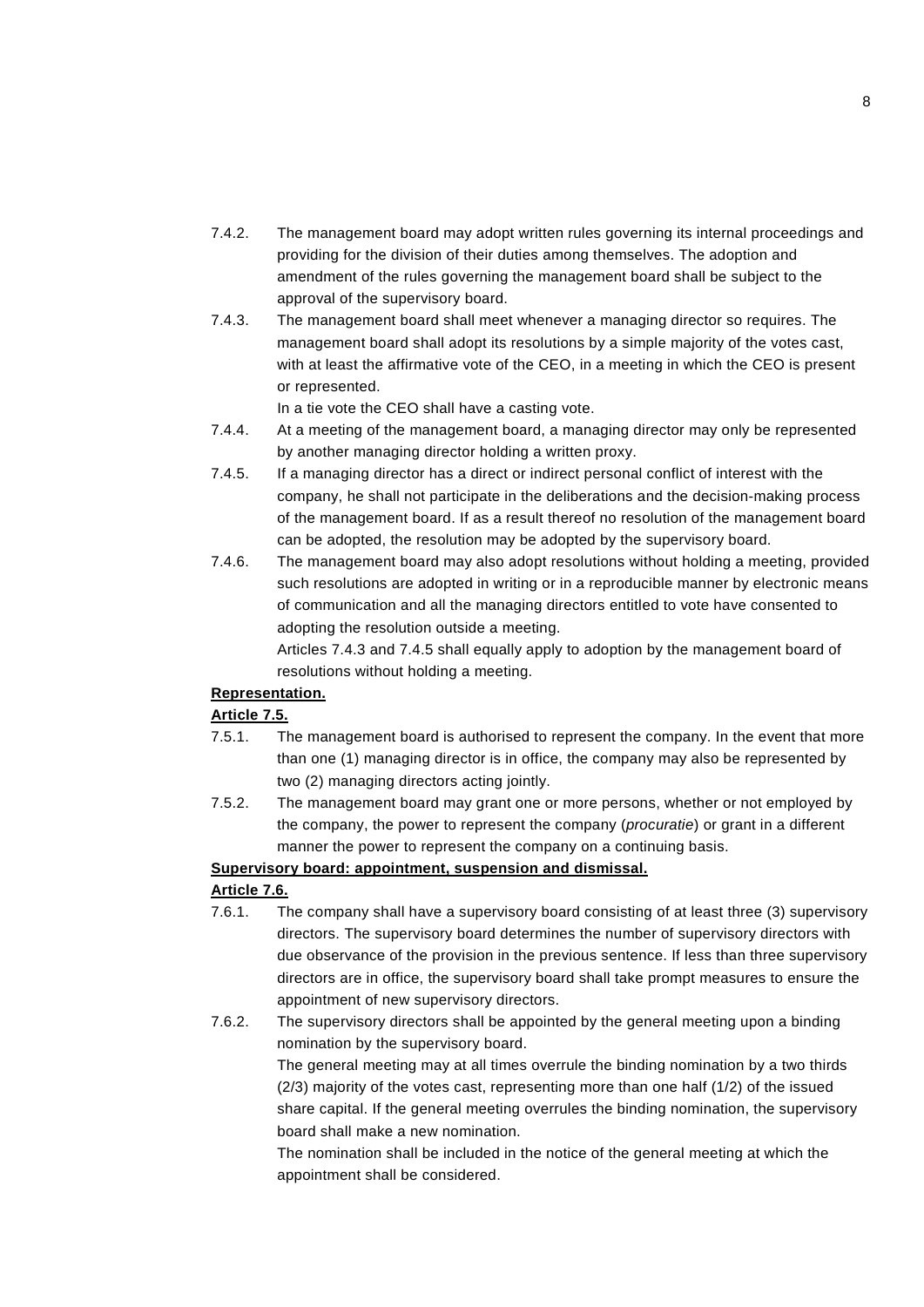7.6.3. If no nomination has been made for the appointment of a supervisory director, this shall be stated in the notice of the general meeting at which the appointment shall be considered, and the general meeting shall be free to appoint a supervisory director at its discretion.

A resolution to appoint a supervisory director that was not nominated by the supervisory board, may only be adopted by a two thirds (2/3) majority of the votes cast, representing more than one half (1/2) of the issued share capital.

- 7.6.4. A supervisory director shall be appointed for a maximum term of four (4) years and may be reappointed for a term of not more than four (4) years at a time. A supervisory director may be a supervisory director for a period not longer than twelve (12) years, which period may or may not be interrupted, unless the general meeting resolves otherwise. The term of appointment of a supervisory director shall end at the close of the annual general meeting that will be held in the year that his term of appointment will end. The supervisory board may draw up a resignation schedule for the supervisory board directors.
- 7.6.5. The general meeting shall at all times be entitled to suspend or dismiss a supervisory director. The general meeting may only adopt a resolution to suspend or dismiss a supervisory director by at least a two thirds (2/3) majority of the votes cast, representing more than one half (1/2) of the issued share capital, unless the proposal was made by the supervisory board in which case a simple majority of the votes cast is sufficient. A second general meeting as referred to in section 2:120 subsection 3 CC may not be convened.
- 7.6.6. In the event that one or more supervisory directors are prevented from acting, or in the case of a vacancy or vacancies for one or more supervisory directors, the remaining supervisory directors shall temporarily be in charge of the supervision, without prejudice to the right of the general meeting to appoint a temporary member of the supervisory board to replace the member of the supervisory board concerned.
- 7.6.7. In the event that all supervisory directors are prevented from acting, or in the case of vacancies for all supervisory directors, the management board shall as soon as possible take the necessary measures to make arrangements, without prejudice to the right of the general meeting to appoint one or more temporary supervisory directors to replace the supervisory director(s) concerned. The person(s) designated for this purpose shall take the necessary measures to make a definitive arrangement.

#### **Supervisory board: remuneration.**

## **Article 7.7.**

The general meeting shall determine the remuneration of supervisory directors. Supervisory directors shall be reimbursed for their expenses.

#### **Supervisory board: adoption of resolutions.**

## **Article 7.8.**

- 7.8.1. The supervisory board shall appoint one of its members as chairman. The supervisory board may also appoint a secretary, whether or not from among its members.
- 7.8.2. The supervisory board may adopt written rules governing its internal proceedings.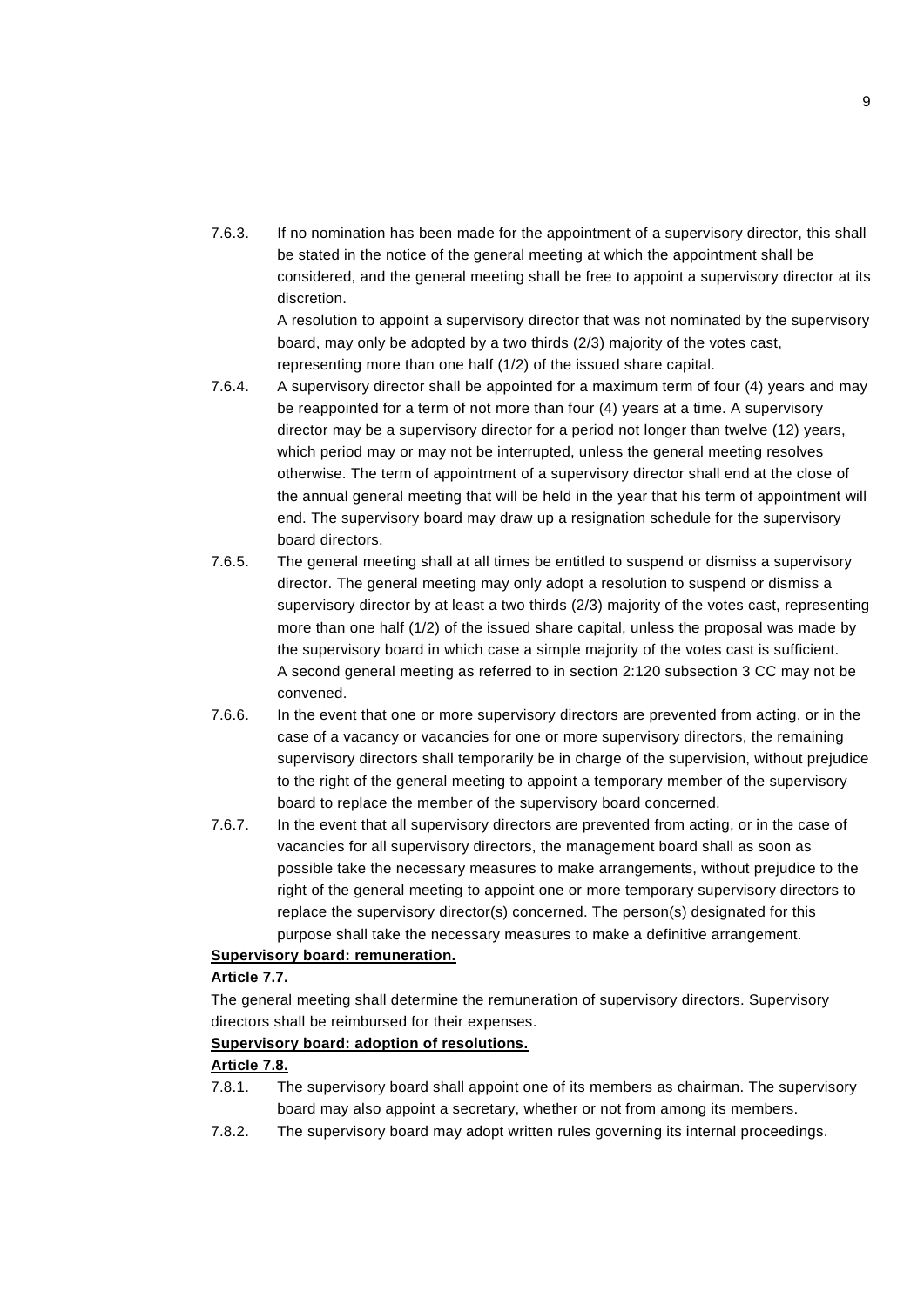7.8.3. The supervisory board shall meet whenever a supervisory director or the management board so requires. The supervisory board shall adopt its resolutions by a simple majority of the votes cast.

In a tie vote the chairman shall have a casting vote.

- 7.8.4. At a meeting of the supervisory board, a supervisory director may only be represented by another supervisory director holding a written proxy.
- 7.8.5. If a supervisory director has a direct or indirect personal conflict of interest with the company, he shall not participate in the deliberations and the decision-making process of the supervisory board. If as a result thereof no resolution of the supervisory board can be adopted the resolution can nonetheless be adopted by the supervisory board. In that case each supervisory director shall be entitled to participate in the deliberations and the decision-making process of the supervisory board.
- 7.8.6. The supervisory board may also adopt resolutions without holding a meeting, provided such resolutions are adopted in writing or in a reproducible manner by electronic means of communication and all supervisory directors entitled to vote have consented to adopting the resolution outside a meeting.

Articles 7.8.3 and 7.8.5 shall equally apply to adoption by the supervisory board of resolutions without holding a meeting.

- 7.8.7. The managing directors shall attend the meetings of the supervisory board, if invited to do so, and they shall provide in such meetings all information required by the supervisory board.
- 7.8.8. The supervisory board may decide that one or more of its members shall have access to all premises of the company and shall be authorised to examine all books, correspondence and other records and to be fully informed of all actions which have taken place, or may decide that one or more of its members shall be authorised to exercise a portion of such powers.
- 7.8.9. At the expense of the company, the supervisory board may obtain such advice from experts as the supervisory board deems desirable for the proper fulfilment of its duties.

## **Indemnification managing directors and supervisory directors.**

#### **Article 7.9.**

- 7.9.1. Unless Dutch law provides otherwise, the following shall be reimbursed to current and former members of the management board or supervisory board:
	- a. the reasonable costs of conducting a defence against claims (including investigations of potential claims), based on acts or failures to act in the exercise of their duties, or any other duties currently or previously performed by them at the company's request;
	- b. any damages or fines payable by them as a result of an act or failure to act as referred to under a;
	- c. the reasonable costs of appearing in other legal proceedings or investigations in which they are involved as current or former members of the management board or supervisory board, with the exception of proceedings primarily aimed at pursuing a claim on their own behalf.

There shall be no entitlement to reimbursement as referred to above if and to the extent that: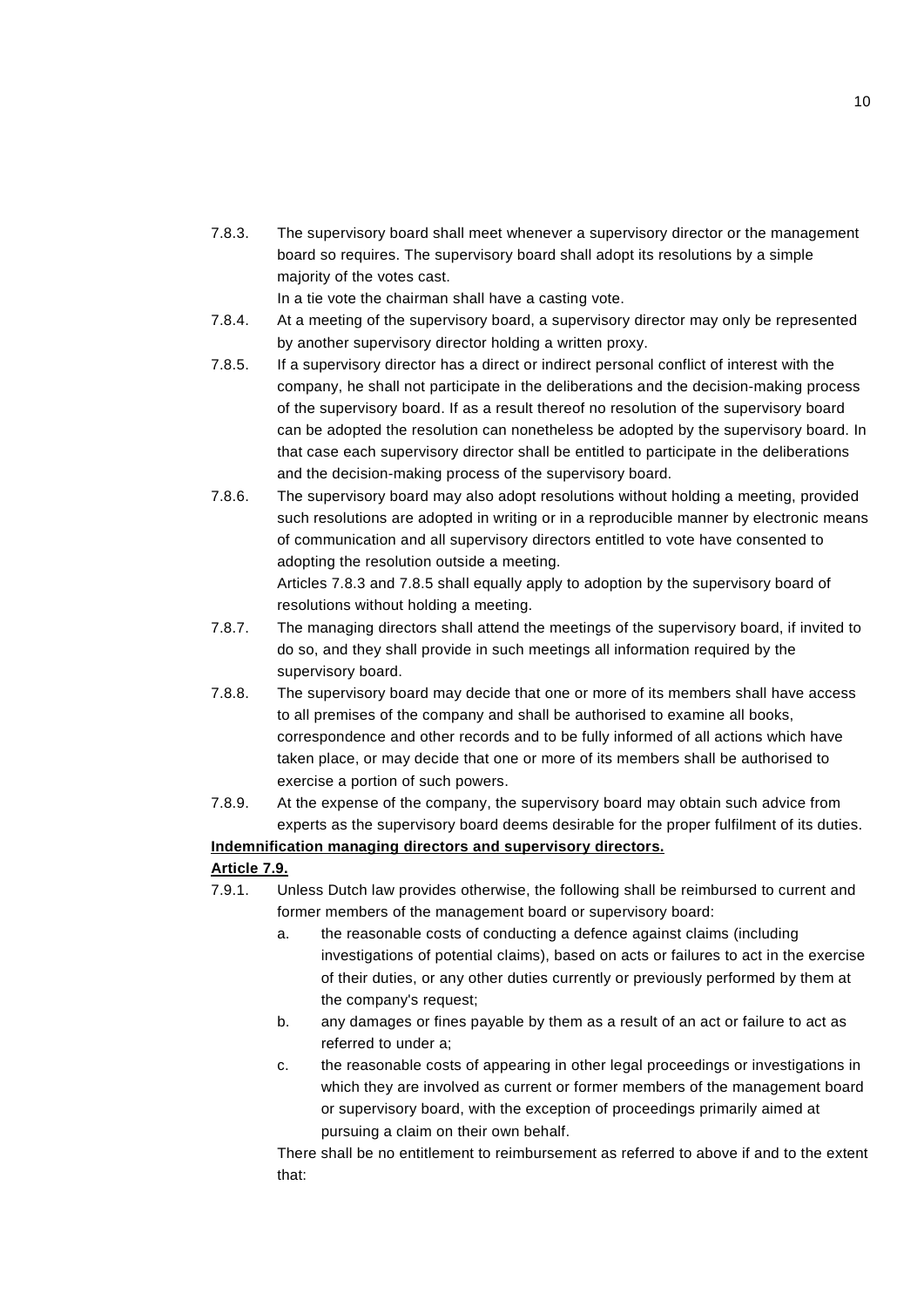- i. a Dutch court or, in the event of arbitration, an arbitrator has established in a final and conclusive decision that the act or failure to act of the person concerned can be characterised as wilful (*opzettelijk*), intentionally reckless (*bewust roekeloos*) or seriously culpable (*ernstig verwijtbaar*) conduct, unless Dutch law provides otherwise or this would, in view of the circumstances of the case, be unacceptable according to standards of reasonableness and fairness; or
- ii. the costs or financial loss of the person concerned are covered by insurance and the insurer has paid out the costs or financial loss.

If and to the extent that it has been established by a Dutch court or, in the event of arbitration, an arbitrator in a final and conclusive decision that the person concerned is not entitled to reimbursement as referred to above, he shall immediately repay the amount reimbursed by the company.

7.9.2. The company may take out liability insurance for the benefit of the persons concerned. **Chapter 8**

### **General meetings.**

### **Article 8.1.**

- 8.1.1. General meetings shall be held in Amsterdam, Rotterdam, The Hague, Arnhem, Utrecht or in the municipality of Haarlemmermeer (Schiphol Airport).
- 8.1.2. A general meeting shall be held once a year, no later than six months after the end of the financial year of the company.
- 8.1.3. The management board and the supervisory board shall provide the general meeting with all requested information, unless this would be contrary to an overriding interest of the company. If the management board or supervisory board invokes an overriding interest, it must give reasons.

### **General meetings.**

### **Article 8.2.**

General meetings shall be convened by the management board or supervisory board.

### **General meetings: notice and agenda.**

### **Article 8.3.**

- 8.3.1. Notice of the general meeting shall be given by the management board or supervisory board taking into account the notice period prescribed by law, and any other requirements prescribed by law or the regulations of the stock exchange where shares in the share capital of the company are officially listed at the company's request.
- 8.3.2. The management board or supervisory board may decide that the convocation letter in respect of a person authorised to attend a general meeting who agrees thereto, is replaced by a legible and reproducible message sent by electronic mail to the address indicated by him to the company for such purpose.
- 8.3.3. The notice shall state at least:
	- (i) the subjects on the agenda;
	- (ii) the place and date of the general meeting;
	- (iii) the procedure to attend the general meeting by written proxy; and
	- (iv) shall inform the persons authorised to attend a general meeting that they may inspect the agenda at the office of the company and that copies thereof are obtainable at such places as are specified in the notice.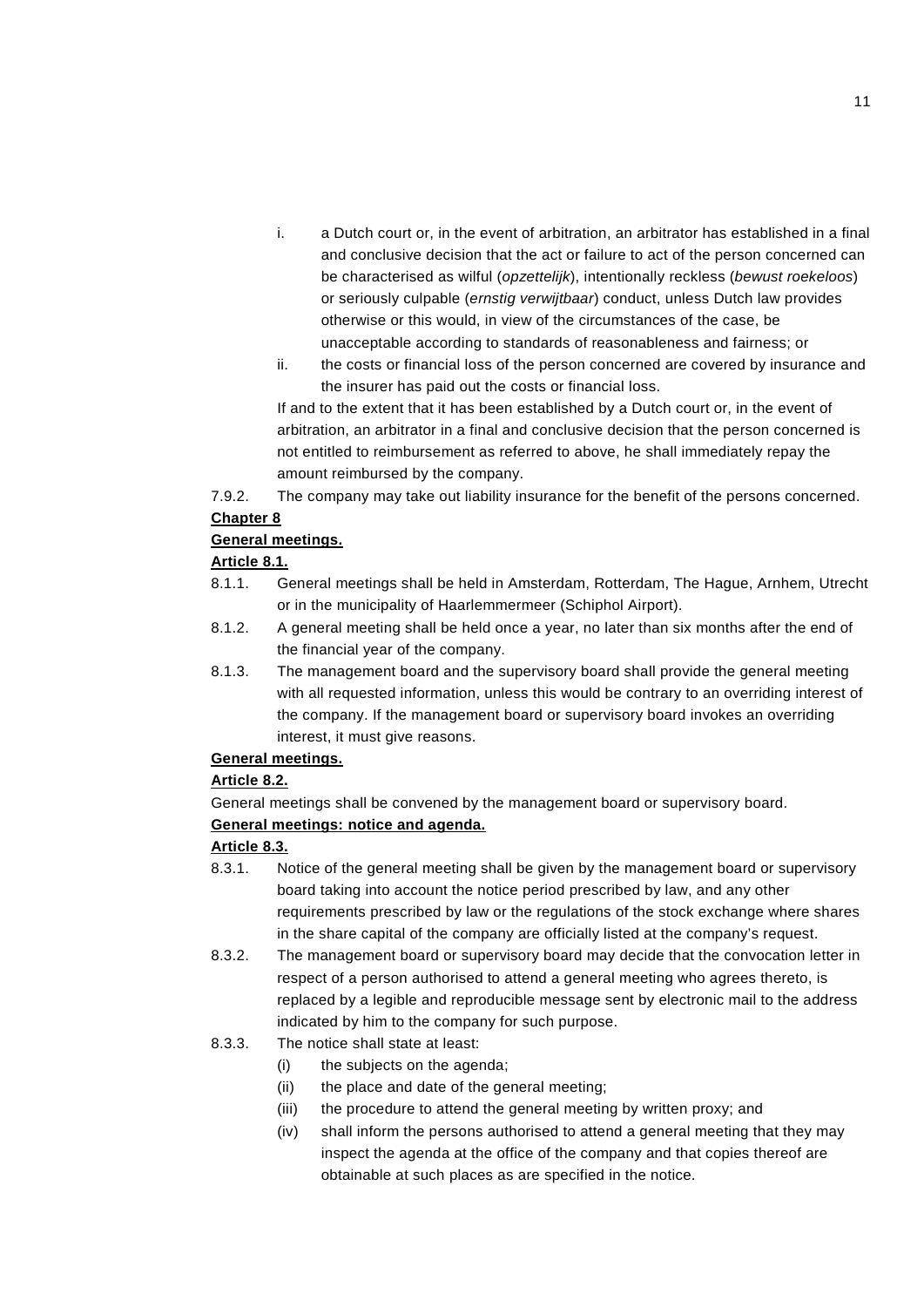- 8.3.4. The agenda for the annual general meeting shall in any case include the following items:
	- a. the consideration of the annual statement of accounts;
	- b. the adoption of the annual accounts and the allocation of profits;
	- c. the discharge of managing directors from liability for their management over the last financial year and the discharge of supervisory directors from liability for their supervision thereof; and
	- d. the proposals placed on the agenda by the management board or supervisory board, together with proposals made by shareholders in accordance with provisions of the law and the provisions of the articles of association.
- 8.3.5. A matter, the consideration of which has been requested in writing by one or more shareholders, representing solely or jointly at least the percentage of the issued share capital prescribed by law, will be placed on the notice convening a meeting, or will be announced in the same manner if the company has received the request not later than on the date as prescribed by law.
- 8.3.6. The management board shall inform the general meeting by means of a shareholders' circular or explanatory notes to the agenda of all facts and circumstances relevant to the proposals on the agenda.

#### **General Meetings: attendance of meetings.**

#### **Article 8.4.**

- 8.4.1. The persons who are entitled to attend a general meeting and persons entitled to vote at such meeting are persons who:
	- (i) are a person entitled to attend general meetings or a person entitled to vote as per a certain date determined by the management board (the ''record date'');
	- (ii) are as such registered in a register (or one or more parts thereof) designated thereto by the management board; and
	- (iii) have given notice in writing to the company, including the name and the number of shares the person will represent in the meeting, prior to a date set in the notice convening a general meeting,

regardless of who will be shareholder at the time of the meeting.

The provision above under (iii) concerning the notice to the company also applies to the proxy holder of a person authorised to attend a general meeting.

8.4.2. The management board may decide that persons entitled to attend shareholders' meetings and vote thereat may, within a period prior to the shareholders' meeting to be set by the management board, cast their votes electronically in a manner to be decided by the management board. Votes cast in accordance with the previous sentence are equal to votes cast at the meeting.

- 8.4.3. The management board may decide that the business transacted at a general meeting can be taken note of by electronic means of communication*.*
- 8.4.4. The management board may decide that each person entitled to attend general meetings and vote thereat may, either in person or by written proxy, participate, address and vote at that meeting by electronic means of communication, provided that such person can be identified via the electronic means of communication and furthermore provided that such person can directly take note of the business transacted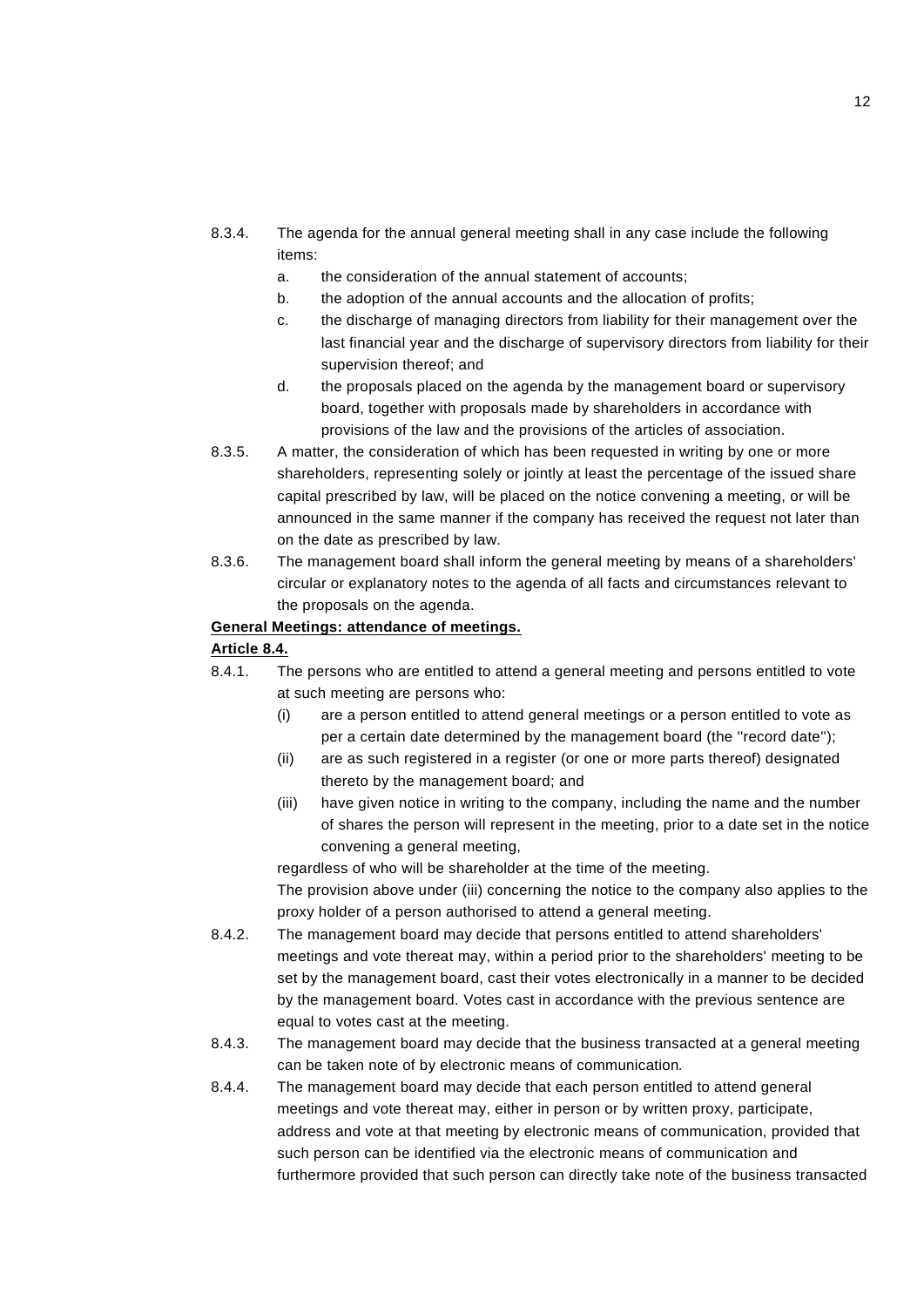at the general meeting concerned and can exercise his voting rights. The management board may attach conditions to the use of the electronic means of communication, which conditions shall be announced at the convocation of the general meeting and shall be posted on the company's website.

- 8.4.5. Managing directors and supervisory directors shall have admission to the general meetings. They shall have an advisory vote at the general meetings.
- 8.4.6. Furthermore, admission shall be given to the persons whose attendance at the general meeting is approved by the chairman of the meeting.
- 8.4.7. All issues concerning the admittance to the general meeting shall be decided by the chairman of the meeting.

### **General meetings: order of the meeting, minutes.**

#### **Article 8.5.**

- 8.5.1. The general meeting shall be presided over by the chairman of the supervisory board. However, the chairman may charge another person to preside over the general meeting in his place even if he is present at the meeting. If the chairman of the supervisory board is absent and he has not charged another person to preside over the meeting in his place, the supervisory directors present at the meeting shall appoint one of them to be chairman. If no supervisory directors are present at the general meeting, the general meeting shall be presided by the chairman of the management board, or, if the chairman of the management board is absent, by one of the other managing directors designated for that purpose by the management board. If no managing directors are present at the general meeting, the meeting shall appoint a chairman. The chairman shall designate the secretary.
- 8.5.2. The chairman of the meeting shall determine the order of proceedings at the meeting with due observance of the agenda and he may restrict the speaking time or take other measures to ensure orderly progress of the meeting.
- 8.5.3. All issues concerning the proceedings at the meeting shall be decided by the chairman of the meeting.
- 8.5.4. Minutes shall be kept of the business transacted at the meeting unless a notarial record is prepared thereof. Minutes shall be adopted and in evidence of such adoption be signed by the chairman and the secretary of the meeting concerned.
- 8.5.5. A certificate signed by the chairman and the secretary of the meeting confirming that the general meeting has adopted a particular resolution, shall constitute evidence of such resolution vis-à-vis third parties.

## **General meetings: adoption of resolutions.**

#### **Article 8.6.**

8.6.1. Resolutions proposed to the general meeting by the management board or supervisory board shall be adopted by a simple majority of the votes cast, unless the law or the articles of association provide otherwise. All other resolutions shall be adopted by at least a simple majority of the votes cast, provided such majority represents more than one-third of the issued share capital, unless another majority of votes or quorum is required by virtue of the law.

A second meeting referred to in section 2:120, subsection 3 CC cannot be convened.

8.6.2. Each share confers the right to cast one (1) vote at the general meeting.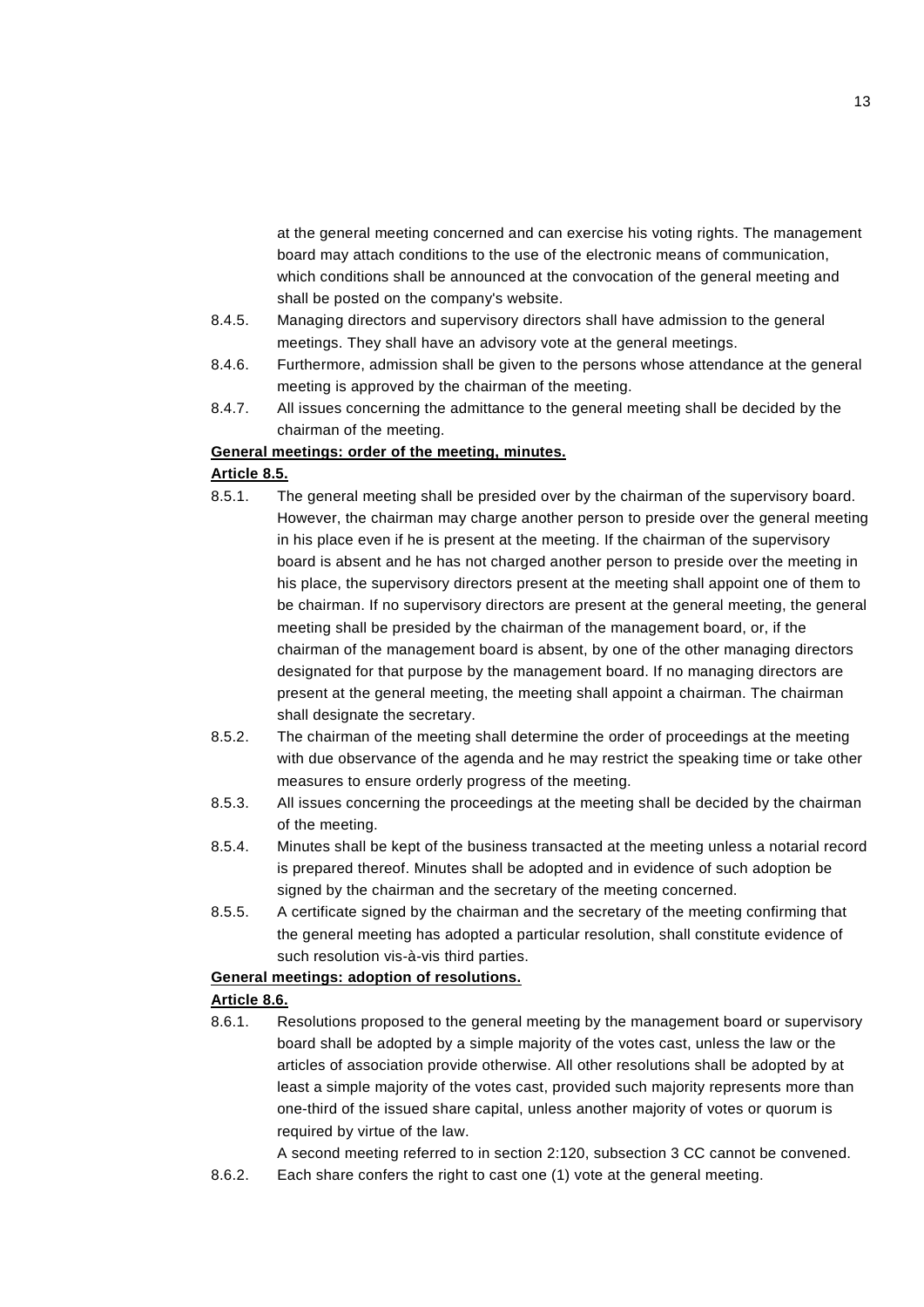Blank votes and invalid votes shall be regarded as not having been cast.

- 8.6.3. No votes may be cast at the general meeting in respect of shares which are held by the company or any of its subsidiaries. Holders of a right of use and enjoyment and pledge of shares which belong to the company or its subsidiaries shall not be excluded from the right to vote if such right of use and enjoyment or pledge was created before the shares concerned were held by the company or a subsidiary of the company and at the creation of the right of pledge or the right of use and enjoyment the voting rights were granted to the pledgee or holder of the right of use and enjoyment. The company or any of its subsidiaries cannot cast a vote at the general meeting in respect of shares on which is has a right of use and enjoyment or a right of pledge.
- 8.6.4. The chairman of the general meeting determines the method of voting.
- 8.6.5. The ruling pronounced by the chairman of the general meeting in respect of the outcome of any vote taken at a general meeting shall be decisive. The same shall apply to the contents of any resolution passed.
- 8.6.6. Any and all disputes with regard to voting for which neither the law nor the articles of association provide shall be decided by the chairman of the general meeting.

## **Chapter 9**

### **Financial year; annual statement of accounts.**

#### **Article 9.1.**

- 9.1.1. The financial year of the company shall be the calendar year.
- 9.1.2. Annually, within the term set by law, the management board shall prepare the annual accounts.

The annual accounts shall be accompanied by the auditor's statement referred to in article 9.2.1 and by the management report, unless section 2:391 CC does not apply to the company, as well as the other particulars to be added to those documents by virtue of law.

The annual accounts shall be signed by all managing directors and by all supervisory directors; if the signature of one or more of them is lacking, this shall be disclosed, stating the reasons therefor.

9.1.3. The company shall ensure that the annual accounts as prepared, the management report and the other particulars referred to in article 9.1.2 shall be made available at the office of the company as of the date of the notice of the general meeting at which they are to be discussed.

> The shareholders and other persons with meeting rights may inspect the above documents at the offices of the company and obtain a copy thereof at no cost.

# **Auditor.**

## **Article 9.2.**

9.2.1. The general meeting shall instruct a registered accountant or another expert, as referred to in section 2:393, subsection 1 CC, both hereinafter called: the auditor, to audit the annual accounts prepared by the management board, in accordance with the provisions of section 2:393, subsection 3 CC. If the general meeting fails to issue such instructions, then the supervisory board shall be so authorised. The auditor shall report on his audit to the management board and shall present the results of his examination, in an auditor's statement, regarding the accuracy of the annual accounts. The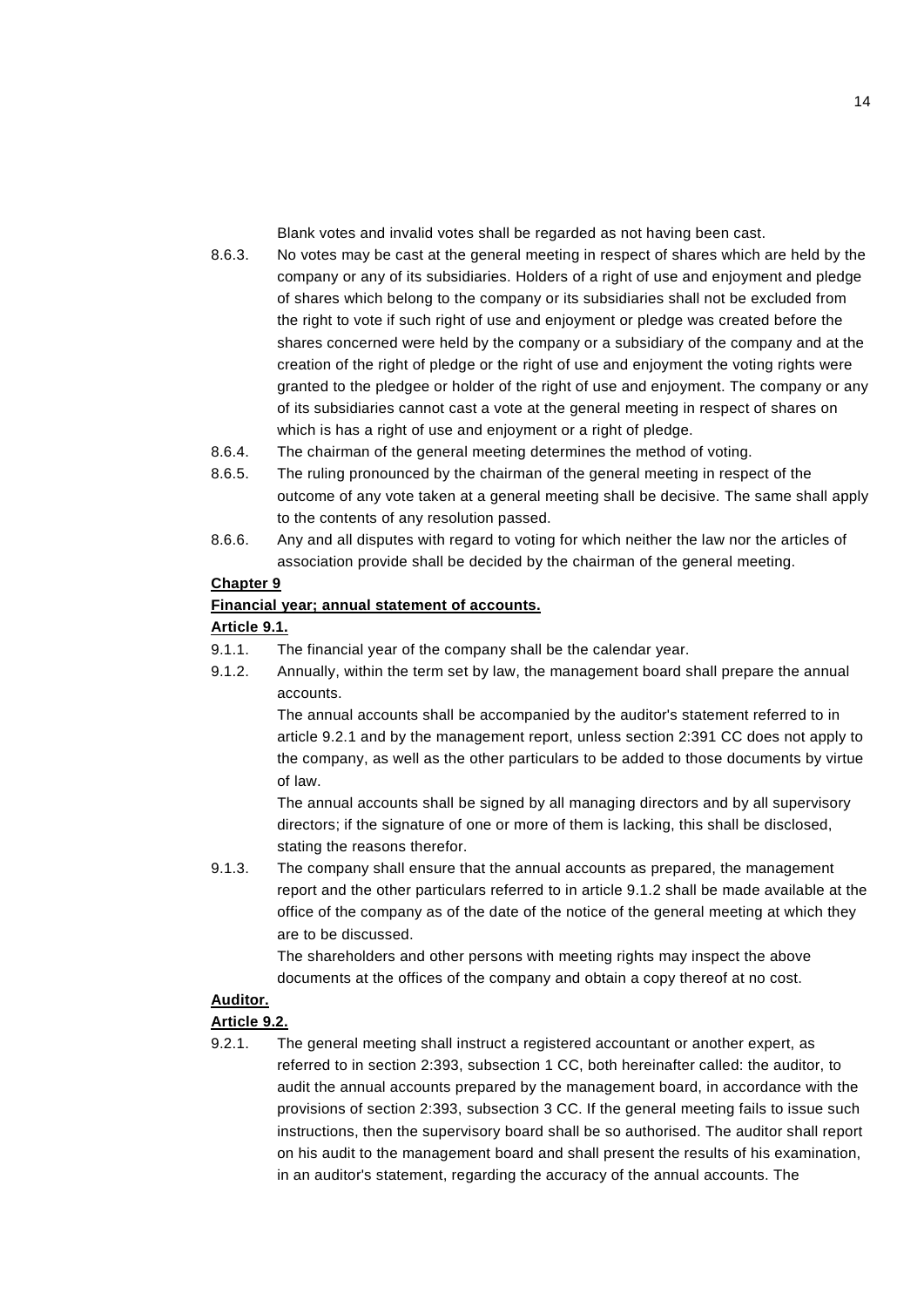supervisory board shall nominate an expert or organisation of experts as referred to in section 2:393, subsection 1 CC, for instruction.

9.2.2. The assignment given to the auditor may be revoked by the general meeting and by the corporate body which has given such assignment with due observance of section 2:393 subsection 2 CC.

> The assignment may only be revoked for good reasons with due observance of section 2:393, subsection 2 CC.

9.2.3. The management board as well as the supervisory board may give assignments, other than those assignments referred to in the previous paragraphs of this article 9.2, to the auditor or any other auditor at the expense of the company.

### **Chapter 10**

#### **Profit and loss. Distributions on shares.**

#### **Article 10.1.**

- 10.1.1. The management board will keep a share premium reserve and profit reserve to which the shareholders are entitled.
- 10.1.2. The company may make distributions on shares only to the extent that its shareholders' equity exceeds the sum of the paid-up and called-up part of the capital and the reserves which must be maintained by law.
- 10.1.3. Distributions of profit, meaning the net earnings after taxes shown by the adopted annual accounts, shall be made after the adoption of the annual accounts from which it appears that they are permitted, entirely without prejudice to any of the other provisions of the articles of association.
- 10.1.4. The management board may resolve, with the approval of the supervisory board, to reserve the profits or part of the profits.
- 10.1.5. The profit remaining after application of article 10.1.4 shall be at the disposal of the general meeting. The general meeting may resolve to carry it to the reserves or to distribute it among the shareholders.
- 10.1.6. On a proposal of the management board which proposal must be approved by the supervisory board -, the general meeting may resolve to distribute to the shareholders a dividend in the form of shares in the capital of the company instead of a cash payment.
- 10.1.7. Subject to the other provisions of this article 10.1 the general meeting may, on a proposal made by the management board which proposal is approved by the supervisory board, resolve to make distributions to the shareholders to the debit of one or several reserves which the company is not prohibited from distributing by virtue of the law.
- 10.1.8. No dividends on shares shall be paid to the company on shares which the company itself holds in its own capital or the depositary receipts issued for which are held by the company, unless such shares are encumbered with a right of use and enjoyment or pledge.
- 10.1.9. The management board is authorised to determine how a deficit appearing from the annual accounts will be accounted for.

## **Interim distributions.**

**Article 10.2.**